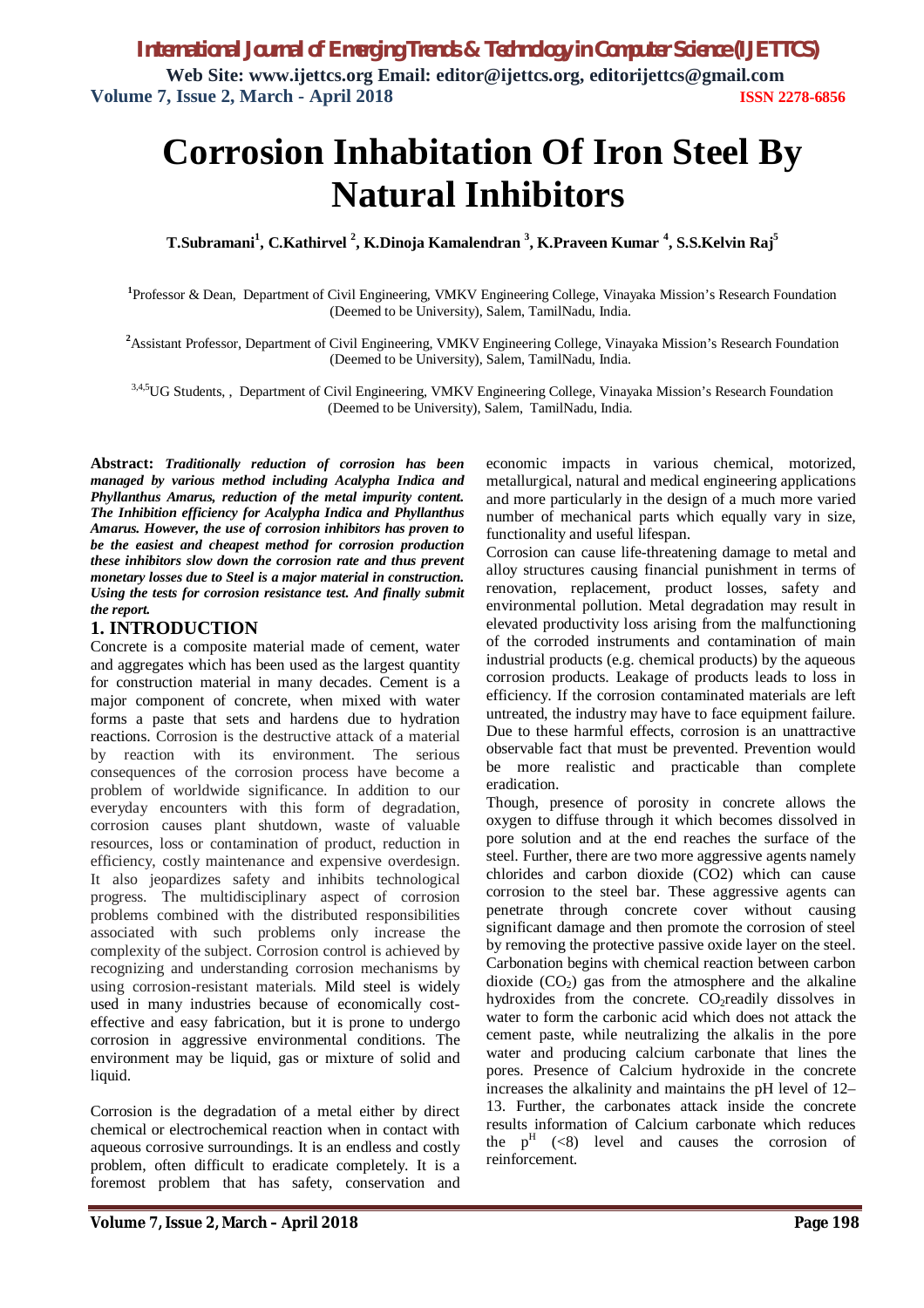Chloride attack involves no drop in the overall pH while it acts as catalysts to corrosion when there is sufficient concentration at the rebar surface to breakdown the passive layer. Chloride ions not consumed in the process while they help to destroy the passive layer over steel surface, allow the corrosion process to proceed quickly. When chloride ions appeared in solution around iron, it reacts with  $Fe<sub>2</sub><sup>+</sup>$  of passive film over steel surface and forms an iron–chloride complex. Subsequent hydrolyzes of iron– chloride complex resulting ferrous hydroxide and also liberate the chloride ions for further attack over iron surface.

#### **1.1 Corrosion Inhibitors**

A corrosion inhibitor is a substance which when added in ppm concentrations to a corrosive environment minimizes or prevents corrosion. These substances can adsorb both physically and chemically at the metal-solution interface and obstruct the contact surface between the metal and the corrosive agents. A good corrosion inhibitor should have a readily adsorption capacity on the metal surface through either physiorption or chemisorption processes. Due to their industrial importance, most corrosion inhibitors have been synthesized from economical raw materials or chosen from compounds containing heteroatom in their aromatic or long carbon chain. Over the years, significant efforts have been deployed to discover appropriate corrosion inhibitors of natural starting point in various corrosive media. In acid media, nitrogen based materials and their derivatives, sulphur-containing compounds, aldehydes, thioaldehydes, acetylenic compounds, and various alkaloids, for example, palavering, strychnine, quinine and nicotine are used as inhibitors. In neutral media, benzoate, nitrite, chromate and phosphate act as good inhibitors. Inhibitors decrease or prevent there action of the metal with the media.

#### **2. METHODOLOGY**

Figure 1. Shows the methodology adopted in this study



#### **3. CORROSION INHABITATION 3.1 Corrosion Inhabitation Basics**

In general, concrete provides reinforcing steel with excellent corrosion protection. The high alkaline environment in concrete results in the formation of a tightly adhering film, which passivates the steel and protects it from corrosion.1,2 Passivation means the metals do not lose electrons (anodic reaction), which render metals to be inactive/inert for corrosive environment. Though, presence of porosity in concrete allows the oxygen to diffuse through it which becomes dissolved in pore solution and at the end reaches the surface of the steel. Further, there are two more aggressive agents namely chlorides and carbon dioxide  $(CO<sub>2</sub>)$  which can cause corrosion to the steel bar. These aggressive agents can penetrate through concrete cover without causing significant damage and then promote the corrosion of steel by removing the protective passive oxide layer on the steel. Carbonation begins with chemical reaction between carbon dioxide  $(CO_2)$  gas from the atmosphere and the alkaline hydroxides from the concrete.  $CO<sub>2</sub>$  readily dissolves in water to form the carbonic acid which does not attack the cement paste, while neutralizing the alkalis in the pore water and producing calcium carbonate that lines the pores. Presence of Calcium hydroxide in the concrete increases the alkalinity and maintains the  $p<sup>H</sup>$  level of 12– 13. Further, the carbonates attack inside the concrete results information of Calcium carbonate which reduces the  $p<sup>H</sup>$  (<8) level and causes the corrosion of reinforcement.

Chloride attack involves no drop in the overall while it acts as catalysts to corrosion when there is sufficient concentration at the rebar surface to breakdown the passive layer. Chloride ions not consumed in the process while they help to destroy the passive layer over steel surface, allow the corrosion process to proceed quickly. When chloride ions appeared in solution around iron, it reacts with Fe2þ of passive film over steel surface and forms an iron–chloride complex. Subsequent hydrolyzes of iron– chloride complex result in ferrous hydroxide and also liberate the chloride ions for further attack over iron surface.

Corrosion of reinforcement has huge economic implications as well as social issues including endangering the safety of people who are working in industries. Federal highway administration of USA has estimated the annual cost of corrosion damage of highway bridges as \$13.6 billion per year.4 Corrosion accidents over concrete structure may cause loss of human lives which has to be given priority than money. Steel bar corrosion in concrete can be reduced by the following well-known methods; selection of corrosion-resistant steel, use of coatings, addition of concrete sealers, use of membranes, use of thicker concrete cover, addition of corrosion inhibitors and cathodic protection.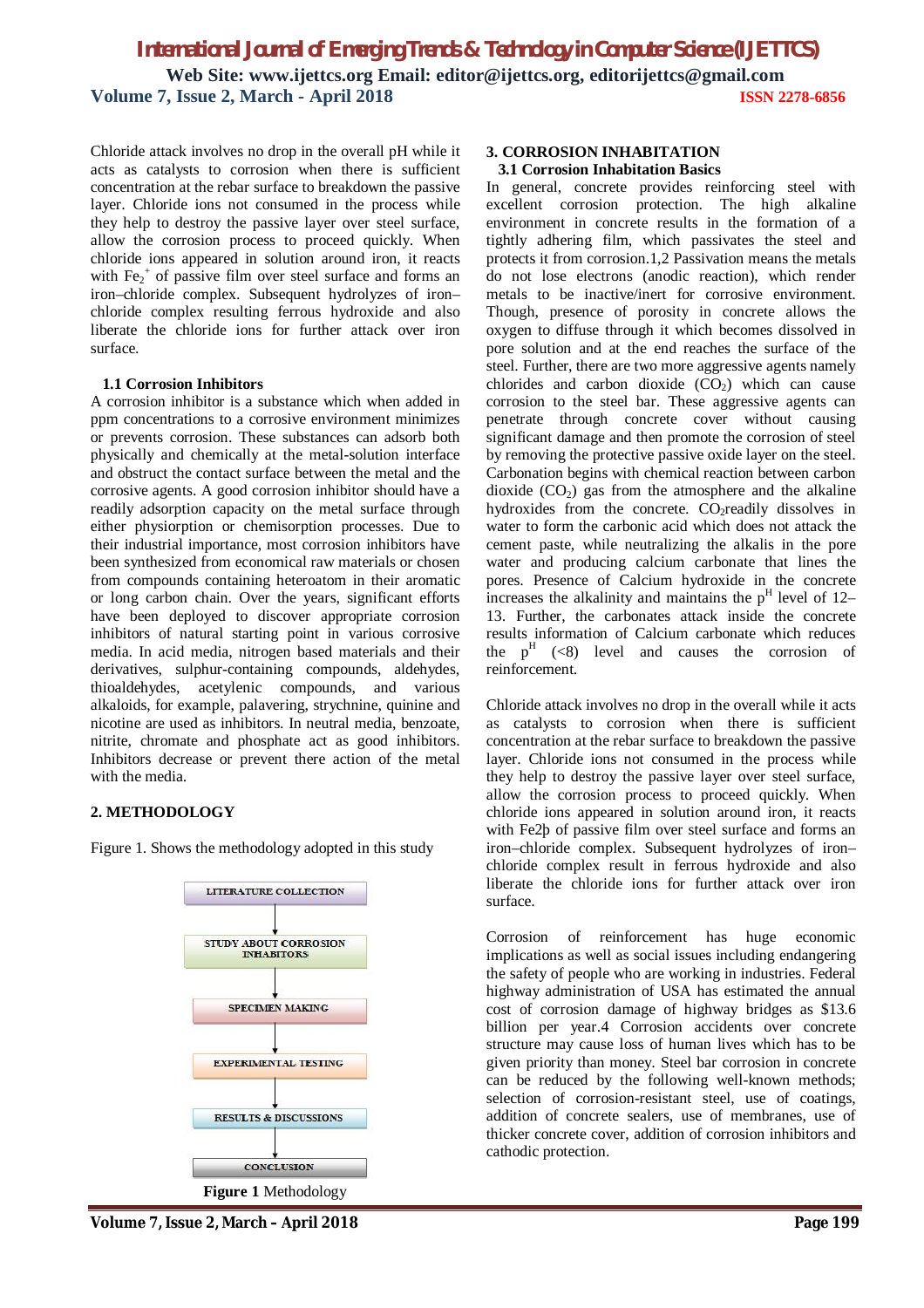In general, traditional concrete corrosion inhibitors can be classified as inorganic corrosion inhibitors (mainly nitrites) and organic corrosion inhibitors (alkanolamine and their inorganic, organic acid salt mixtures). The corrosion inhibitors can be classified based on their mechanisms of protection as; anodic, cathodic, mixed and adsorption inhibitor. Corrosion inhibitors can be introduced into reinforced concrete either as preventive measures to new structure or as surface applied inhibitors for preventive and restorative purposes. Thus based on mode of applications inhibitors can be classified as; migrating inhibitors (can penetrate into the hardened concrete) and admixed inhibitors (added to fresh concrete for new structures).

#### **3.2 Corrosion Inhibitors**

Corrosion inhibitors are one of the best methods to combat premature falling of building materials, worldwide due to reinforcement corrosion under harsh environmental conditions. Environmental concerns require corrosion inhibitors to follow certain rules. Most of the conventional inhibitors that have been developed till today are nonbiodegradable and highly toxic to human beings. Inhibitor biodegradation or biological oxygen demand (BOD) which is a measure of inhibitor persistence duration in the environment should at least be 60%. Recent studies have shown the ability of several inorganic and synthetic organic inhibitors to cause temporary or permanent damage to human organs, such as kidney or liver. The former was a chemical which was considered lethal for 50% of animals in 24 h exposure time and latter also had lethal properties in air or water and was known to kill 50% of test population.

These studies have clearly indicated the hazardous effects of most of the inorganic or synthetic organic inhibitors and also their detrimental effects on the environment, which have compelled and motivated researchers to shift their focus to develop cheap, non-toxic and environment friendly corrosion inhibitors. Over the years numerous studies have shown the effectiveness of green inhibitors against the corrosion of various steel types especially under acidic environment. But rebar embedded into concrete is under alkaline environment of pH nearly 12-13. So, this review is particularly focused on green inhibitors active in simulated alkaline environment of concrete to protect reinforced bar from its premature deterioration.

#### **3.3 Corrosion Inhibitors Classification**

Generally, corrosion inhibitors are classified as anodic or mixed reactants, depending on their reaction mechanism. Anodic corrosion inhibitors, which are mostly nitritebased, display corrosion protection through a partial interface process. Oxidation of ferric ions forms a ferricoxide film around the reinforcing steel. Nitrite-based inhibitors are considered the most effective products on the market. Concerns are with their toxicity, solubility, and possible increase of corrosion rate in the case of low dosage or in the presence of cracks, and also the relatively high costs of this type of additive. Thus, the use of amino alcohol-based mixed corrosion inhibitors has increased recently, but studies related to these types of inhibitors are lacking.

### **3.4 Green Inhibitors**

Most of these eco-friendly inhibitors are usually extracted from aromatic herbs, spices and from seeds, leaves or barks of medicinal plants, collectively termed as green inhibitors. These extracts are admixed to the concrete slabs in different concentrations. The steel reinforcements are embedded into these concrete blocks. The natural constituents of these extracts contain N, O, and S containing hetero cyclic macromolecules, which are reached to the steel surface by diffusion and adsorbed at the steel concrete interface by electronic interaction with the metal and metal oxide. There they form protective layers to repeal water molecules and inhibit ingression of destructive species like Cl<sup>-</sup>, SO4<sup>2-</sup>, and CO<sub>2</sub> which are responsible for the depassivation of steel.

White juice of banana stem was reported to show increase in compressive strength with admixture concentration 0.1%; but, it was found to decrease with further addition of admixture concentration0.1%–0.35%. Decrease in compressive strength was attributed to the adsorption of admixture on the surface of anhydrous cement grains which protected it from further water attack. Corrosion inhibition potential of banana stem juice admixture with different concentrations (0.05, 0.10, 0.20 and 0.30% mL/100 gm cement) was screened in corrosive media (sat. Ca  $(OH)_2$ b 1–5% NaCl). The results concluded that steel manifests high degree of passivation when admixed at concentration of 0.1 and 0.2%.

#### **3.4.1 Bambusa Arundinacea**

One of the most important hydrophobic green plant inhibitor to repassivate the chloride induced corrosion of steel was extracted from Bambusaarundinacea. Bambusaarundinacea as an effective mixed type corrosion inhibitor for steel reinforcement in concrete, when it is added to fresh concrete. In fact the polarization resistance, high concrete resistivity and chloride binding property by double layer capacitance data have shown its ability to inhibit the initiated corrosion of steel embedded into chloride contaminated concrete even better than calcium nitrite inhibitor. Further study by S.A. Asipita et al. to compare the inhibitor efficiency of Bambusaarundinacea leaf extract to that of two well established and effective corrosion inhibitors, calcium nitrite and ethanolamine showed that the pore blocking ability of Bambusaarundinacea extract in chloride contaminated concrete was far better than both of these two conventional inhibitors.

#### **3.4.2 Vernonia Amygdalina**

The inhibitor efficiency of Vernonia amygdalina (bitter leaf) extract on the corrosion behavior of embedded mild steel rebar in concrete was investigated by C.A. Loto by electrochemical potential measurement, pH and gravimetric (weight loss) methods. The test results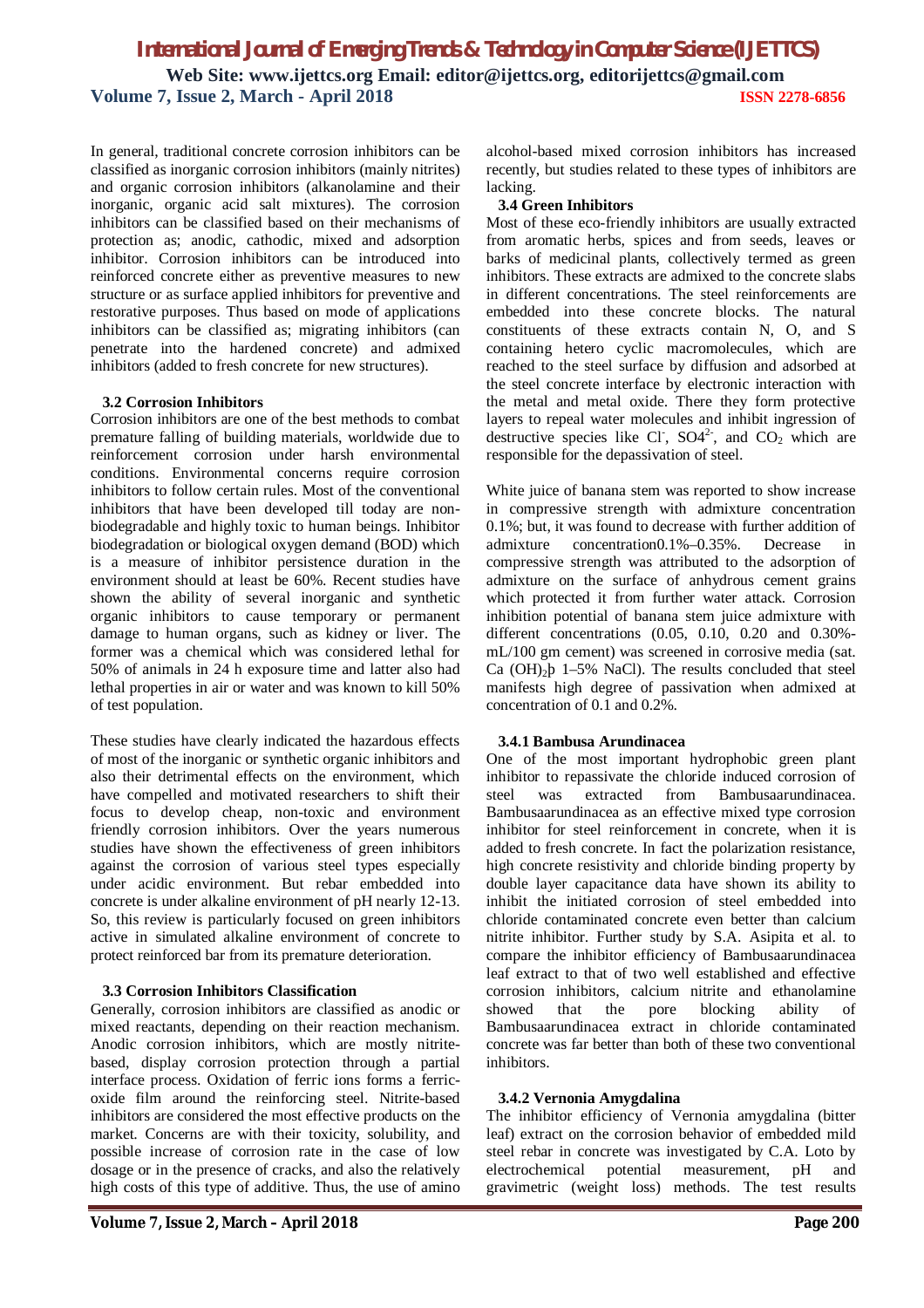revealed the inhibitor efficiency as well as pH changing property of the leaf extract. Corrosion potential measurement of the mild steel rebar embedded into concrete in presence of different concentrations (25%, 50%, 75% and 100%) of the inhibitor had shown maximum corrosion inhibition of the reinforcement by 25% inhibitor concentration with maximum positive potential value. On the other hand weight loss experiment also supported the potential measurement analysis. In this experiment weight loss was determined to be minimum, 0.1 with 25% inhibitor concentration. As the inhibitor concentration increased, weight loss of the rebar also increased. Both these experiments signified higher effectiveness of the inhibitor with lower concentration. Further characterization of the leaf extract by IR spectroscopic techniques and quantitative analyses had shown that the plant extract contained alkaloids, saponin and tannin. These chemical constituents of bitter leaf were expected to be strongly adsorbed to the surface of the embedded steel and thus enhancing its corrosion resistance in corrosive environments.

#### **3.4.3 Chamaerops Humilis L. Leaves**

The methanolic extract of Chamaeropshumilis L. leaves was reported to effectively decrease the reinforcement steel corrosion enhancing the stability of the oxide film formed in alkaline solution and assured the formation of a more compact protective layer on the surface of the metal. The effect of the extract on the oxide film protective property on the reinforcement steel surface in alkaline medium ( $pH > 13$ ) was investigated by electrochemical techniques. Using polarization resistance the inhibition efficiency was found to be 42% with 0.5g/L of inhibitor concentration at 25°C. Nyquist plots from EIS study for reinforced steel (R.S) electrode showed as the inhibitor concentration increased the diameters of the capacitive loops hanged, indicating an improvement of protective performance of surface film formed on electrode surface, and thus activity of reinforced steel was effectively reduced.

#### **3.4.4 Morinda Lucida**

Some recent studies have shown the inhibitory effect of leaf-extract of Morindalucida on the corrosion-degradation of steel-reinforced concrete in 3.5% NaCl i.e. in simulating saline/marine environment using electrochemical analysis according to ASTM G16-95 R04. The optimal inhibition efficiency of Morindalucida extract ( $\eta = 95.64 + 1.50\%$ ) was found in presence of 0.1667% admixture concentration.

#### **3.4.5 Tobacco**

Tobacco plants produce 4,000 chemical compounds including terpenes, alcohols, polyphenols, carboxylic acids, nitrogen containing compounds (nicotine), and alkaloids, which may exhibit electrochemical activity, such as corrosion inhibition property. Some previous work on extracts of tobacco had shown it to be in Table 1

| <b>GREEN INHIBITOR</b>                                           | <b>INHIBITORY CHEMICAL</b><br><b>CONSTITUENTS</b>                                                                                                                 | <b>EFFECTS ON CONCRETE</b><br><b>PROPERTIES</b>                   |  |
|------------------------------------------------------------------|-------------------------------------------------------------------------------------------------------------------------------------------------------------------|-------------------------------------------------------------------|--|
| Bambusaarundinacea                                               | Not reported                                                                                                                                                      | Increase concrete strength                                        |  |
| Vernoniaamygdalina                                               | alkaloids, saponin and tannin                                                                                                                                     | No effect on concrete<br>property                                 |  |
| Methanolic extract of<br>Chamaeropshumilis L.<br>leaves (MECHLL) | Lucenin 2 (42%), Dasvcarpidan-1-<br>methanol. acetate (ester) (11%), 1, 3-<br>D-5-hexan-2-one-2,<br>dinitrophenylhydrazone (10%) and 9-<br>Hexadecenoic acid (8%) | No effect on concrete<br>property                                 |  |
| Morindalucida                                                    | Not reported                                                                                                                                                      | Both can increase or<br>decrease concrete<br>compressive strength |  |
| Tobacco                                                          | terpenes, nicotine, alkaloids                                                                                                                                     | No effect on concrete<br>property                                 |  |
| Rhizophora mangle L<br>hands and so at                           | tannin                                                                                                                                                            | <b>Increase concrete</b><br>annoncealors at someth-               |  |

| Table 1: Important Constituents of Some Green Inhibitors |
|----------------------------------------------------------|
| Used in Reinforcement Concrete Corrosion                 |

Effective in preventing the corrosion of steel and aluminium in saline environments; and in fact, exhibiting a greater corrosion inhibition effect than chromates. The investigation further added the combined effect of a mixture of both the extracts which was clearly better than the effect of kola leaves extracts alone, but not as good as the corrosion performance of the tobacco extract alone.

### **3.5 Mechanisms of Lithium Nitrite and Amino Alcohol**

### **Inhibitors**

### **3.5.1 Lithium Nitrite Inhibition Mechanism**

Reinforcing steel corrosion in a reinforced concrete structure is prevented by the formation of a film on passive state metals on the reinforcing steel surface by the high alkalinity of the concrete. This film on passive state metals (Fe2O3) is stable, with strong bonding in an alkaline environment, but it becomes unstable and dissolves in the presence of chloride ions.

#### **3.5.2 Amino Alcohol Inhibitor Mechanism**

Amino alcohol corrosion inhibitors control corrosion by attacking the cathodic activity, blocking sites where oxygen picks up electrons and is reduced to hydroxyl ion. Also, inhibition of corrosion occurs through a mechanism whereby amino alcohols displace chloride ions and form a durable passivating film. In this view, although the amino alcohols adsorb on non-corroding sites, which may seem more cathodic than anodic, they can just as easily be said to adsorb on potentially anodic sites as well. Thus, the value of chlorides reaching to the steel surface is significantly less so corrosion is inhibited. Several studies of the corrosion inhibition effect of amino alcohols on steel report their performance as a function of concentration and pH in saline solutions.

#### **4. MATERIALS COLLECTION**

#### **4.1 Cement**

A cement is a binder, a substance used for construction that sets, hardens and adheres to other materials, binding them together. Cement is seldom used on its own, but rather to bind sand and gravel (aggregate) together. Cement is used with fine aggregate to produce mortar for masonry, or with sand and gravel aggregates to produce concrete. Cements used in construction are usually inorganic, often lime or calcium silicate based, and can be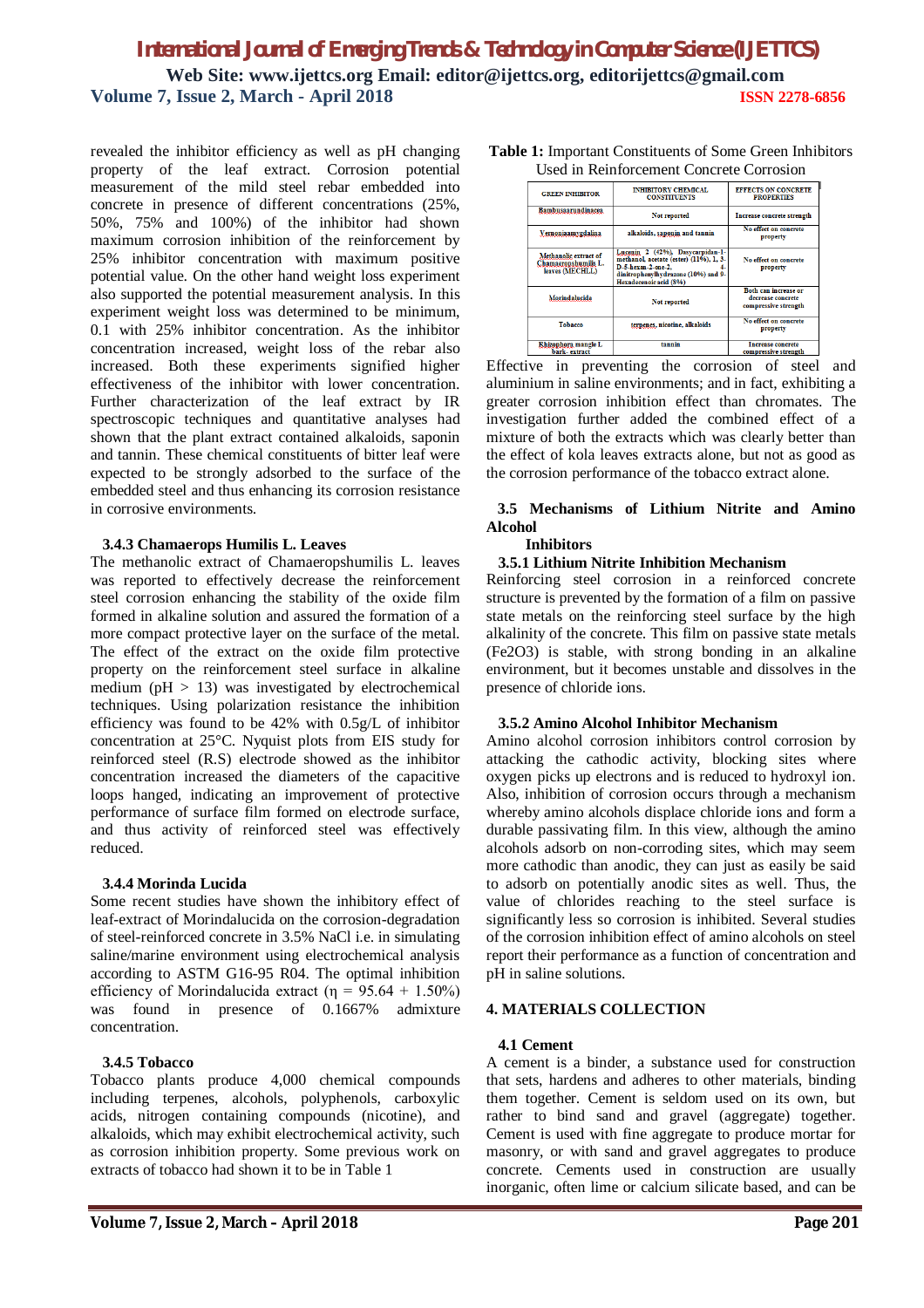characterized as being either hydraulic or non-hydraulic, depending upon the ability of the cement to set in the presence of water (see hydraulic and non-hydraulic lime plaster).Non-hydraulic cement will not set in wet conditions or underwater; rather, it sets as it dries and reacts with carbon dioxide in the air. It is resistant to attack by chemicals after setting.

#### **4.2 Coarse Aggregate**

Aggregates are inert granular materials such as sand, gravel, or crushed stone that, along with water and Portland cement, are an essential ingredient in concrete. For a good concrete mix, aggregates need to be clean, hard, strong particles free of absorbed chemicals or coatings of clay and other fine materials that could cause the deterioration of concrete.

Aggregates, which account for 60 to 75 percent of the total volume of concrete, are divided into two distinct categories--fine and coarse. Fine aggregates generally consist of natural sand or crushed stone with most particles passing through a 3/8-inch sieve. Coarse aggregates are any particles greater than 0.19 inch, but generally range between 3/8 and 1.5 inches in diameter. Gravels constitute the majority of coarse aggregate used in concrete with crushed stone making up most of the remainder.

#### **4.2.1 Composition**

Aggregates consisting of materials that can react with alkalies in cement and cause excessive expansion, cracking and deterioration of concrete mix should never be used. Therefore it is required to test aggregates to know whether there is presence of any such constituents in aggregate or not.

#### **4.3 Fine Aggregate**

Fine aggregates generally consist of natural sand or crushed stone with most particles passing through a 9.5mm sieve. As with coarse aggregates these can be from Primary, Secondary or Recycled sources.

- Grading.
	- Durability.
- Particle shape and surface texture.
- Abrasion and skid resistance.
- Unit weights and voids.
- Absorption and surface moisture.

#### **4.3.1 Basic Properties of Aggregates Used In Concrete 4.3.1.1 Composition**

Aggregates consisting of materials that can react with alkalies in cement and cause excessive expansion, cracking and deterioration of concrete mix should never be used. Therefore it is required to test aggregates to know whether there is presence of any such constituents in aggregate or not.

#### **4.3.1.2 Size and shape**

The size and shape of the aggregate particles greatly influence the quantity of cement required in concrete mix

and hence ultimately economy of concrete. For the preparation of economical concrete mix on should use largest coarse aggregates feasible for the structure. IS-456 suggests following recommendation to decide the maximum size of coarse aggregate to be used in P.C.C & R.C.C mix.

#### **4.3.1.3 Porosity and absorption**

The minute holes formed in rocks during solidification of the molten magma, due to air bubbles, are known as pores. Rocks containing pores are called porous rocks. Water absorption may be defined as the difference between the weight of very dry aggregates and the weight of the saturated aggregates with surface dry conditions. Depending upon the amount of moisture content in aggregates, it can exist in any of the 4 conditions.

- Very dry aggregate (having no moisture)
- Dry aggregate (contain some moisture in its pores)
- Saturated surface dry aggregate (pores completely filled with moisture but no moisture on surface)
- Moist or wet aggregates (pores are filled with moisture and also having moisture on surface)

#### **4.4 Water**

The amount of water in concrete controls many fresh and hardened properties in concrete including workability, compressive strengths, permeability and water tightness, durability and weathering, drying shrinkage and potential for cracking. The ratio of the amount of water, minus the amount of water absorbed by the aggregates, to the amount of cementitious materials by weight in concrete is called the water-cementitious ratio and commonly referred to as the w/cm ratio. The w/cm ratio is a modification of the historical water-cement ratio (w/c ratio) that was used to describe the amount of water, excluding what was absorbed by the aggregates, to the amount of the portland cement by weight in concrete.

#### **4.5 Phyllanthus Amarus Leaf**

Most efficient corrosion inhibitors are organic compounds containing electronegative functional groups and pelectrons in triple or conjugated double bonds. For these compounds, the presence of heteroatoms (such as sulphur, phosphorus, nitrogen and oxygen) and aromatic rings in their structures facilitates the adsorption of the inhibitor on the metal surface. In spite of the wide range of organic inhibitors that have been synthesized and used as corrosion inhibitors, there is increasing concern about the toxicity of most corrosion inhibitors in industry because the toxic effects do not only affect living organisms but also poison the environment.

However, the use of ethanol extract of Phyllanthus amarus as an inhibitor has not been reported elsewhere. Therefore the objective of the present study is aimed at investigating inhibitive and adsorption properties of ethanol extract of phyllanthusamarus leaves for the corrosion of mild steel in H2SO4. Figure 2 shows the Phyllanthus Niruri plant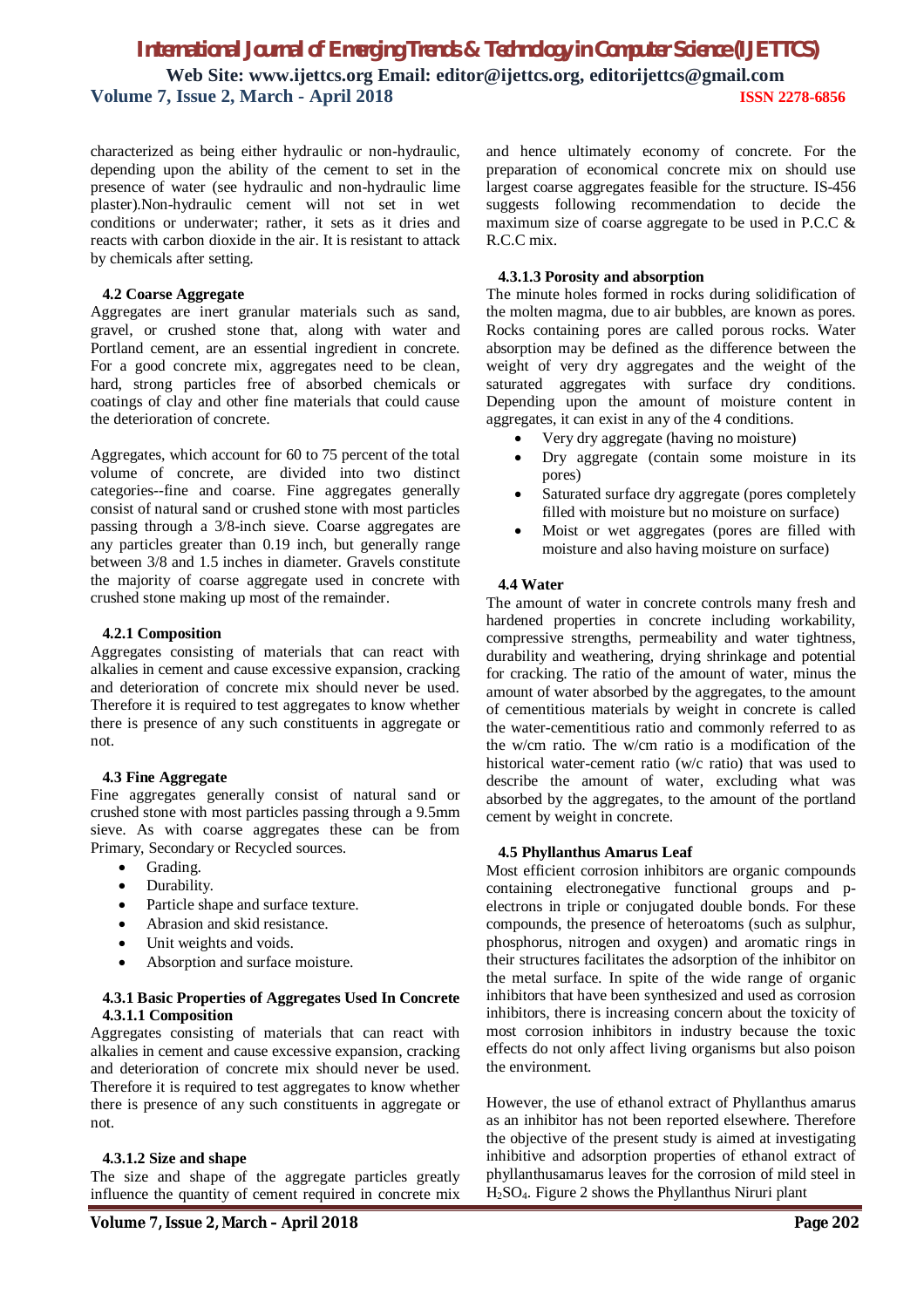

**Figure 2** Phyllanthus Niruri plant

Phyllanthus niruri is a widespread tropical plant commonly found in coastal areas, known by the common names gale of the wind, stonebreaker or seed-under-leaf. It is a relative of the spurges, belonging to the Phyllanthus genus of Family Phyllanthaceae. The major compounds in ethanol extract of P. amarus are benzene,  $1, 2 -$  dimethoxy  $-4 -$ [[(4-methylphenyl) sulfonyl] methyl] - (53.78%),<br>Phenethylamine, 2-methoxy-alpha-methyl-4, 5- $2$ -methoxy-alpha-methyl-4,  $5$ -(methylenedioxy) (28.57%) and phenanthylamine, 2 methoxy (8.40). The remaining compound in this extract are cyclopentane, phentyl (3.36%), 3-(3-(1-Axirdinyl) propoxy) - 2, 5-dimethylpyrazine (2.52%) and 3- (Cycloprophylamino) propioitrile (1.68%).

#### **5. SPECIMEN MAKING**

### **5.1 Experimental**

### **5.1.1 Materials Preparation**

Mild steel of composition (wt%) (as determined by quantiometric method) Mn(0.6), P(0.36), C(0.15), S(0.07) and Fe(98.79) was used for the study. Dimension of the specimen100 x 50mm cylinder.

#### **5.1.2 Preparation of Extract**

The Phyllanthus Niruri (PN) plant an aqueous extract of Phyllanthus Niruri was prepared by grinding 25 g of Phyllanthus Niruri with double distilled water, filtering and suspending impurities, and making up to 250 ml. The extract was used as corrosion inhibitor in our project. After 48 hours, the samples were cooled and filtered.

#### **5.1.3 Weight-Loss Method**

Mild steel specimens in triplicate were immersed in 100 mL of the solutions containing various2+ concentrations of the inhibitor in the presence and absence of Ni for one day. The weight of the specimens before and after immersion was determined using a Shimadzu balance, model AY62. The corrosion products were cleaned with Clarke's solution.

#### **5.2 Calculation Methods**

#### **5.2.1 Gasometric Method**

Hydrogen evolution measurements were carried out at 303 and 333 K using a gaso meter designed for this purpose.

#### **5.2.2 Thermometric Method**

From the rise in temperature per minute, the reaction number (RN) and inhibition efficiency were calculated

#### **6. TEST PROCEDURE**

#### **6.1 Corrosion Mechanism**

The whole mechanism of corrosion in concrete at different concentrations of sulphuric acid is of two steps. The first step is by an ion exchange reaction between cations and hydronium ions followed by an electrophilic attack of acid protons on Si-O-Al bonds. In geopolymer concrete, the exchanged calcium ions diffuse towards acid solution reacting with sulphate ions resulting in formation of gypsum crystals. Deposition of gypsum crystals inside corroding matrix provides a protective effect inhibiting the total process of deterioration. Concrete is usually highly alkaline and is easily attacked by acid solutions. As the pH of the solution decreases, the stability of the cement binder is disturbed and may lead to severe degradation of the material. In case of geo polymer concrete, the gypsum layer formed provides a protective effect not initiating any kind of degradation. The first step of any corrosion process involves in the formation of shrinkage cracks which become wide enough later to allow diffusion of sulphate anions which react with the calcium ions thereby leading to deposition of gypsum crystals. The content of calcium in geopolymer concrete balances the negative charge of Al in the coordination structure. Therefore knowing that the extent of damage is dependent on the amount of CSH one may expect that a decrease in the calcium content of geopolymer cements results in a higher acid resistance by reducing the amount of CSH and producing a more protective corroded layer.



**Figure 3** Corrosion test setup

#### **6.2 Acid Attack Test**

For acid attack test concrete cube of size 150 x 150 x 150 mm are prepared for various percentages of silica fume addition. The specimen are cast and cured in mould for 24 hours, after 24 hours, all the specimen are demoulded and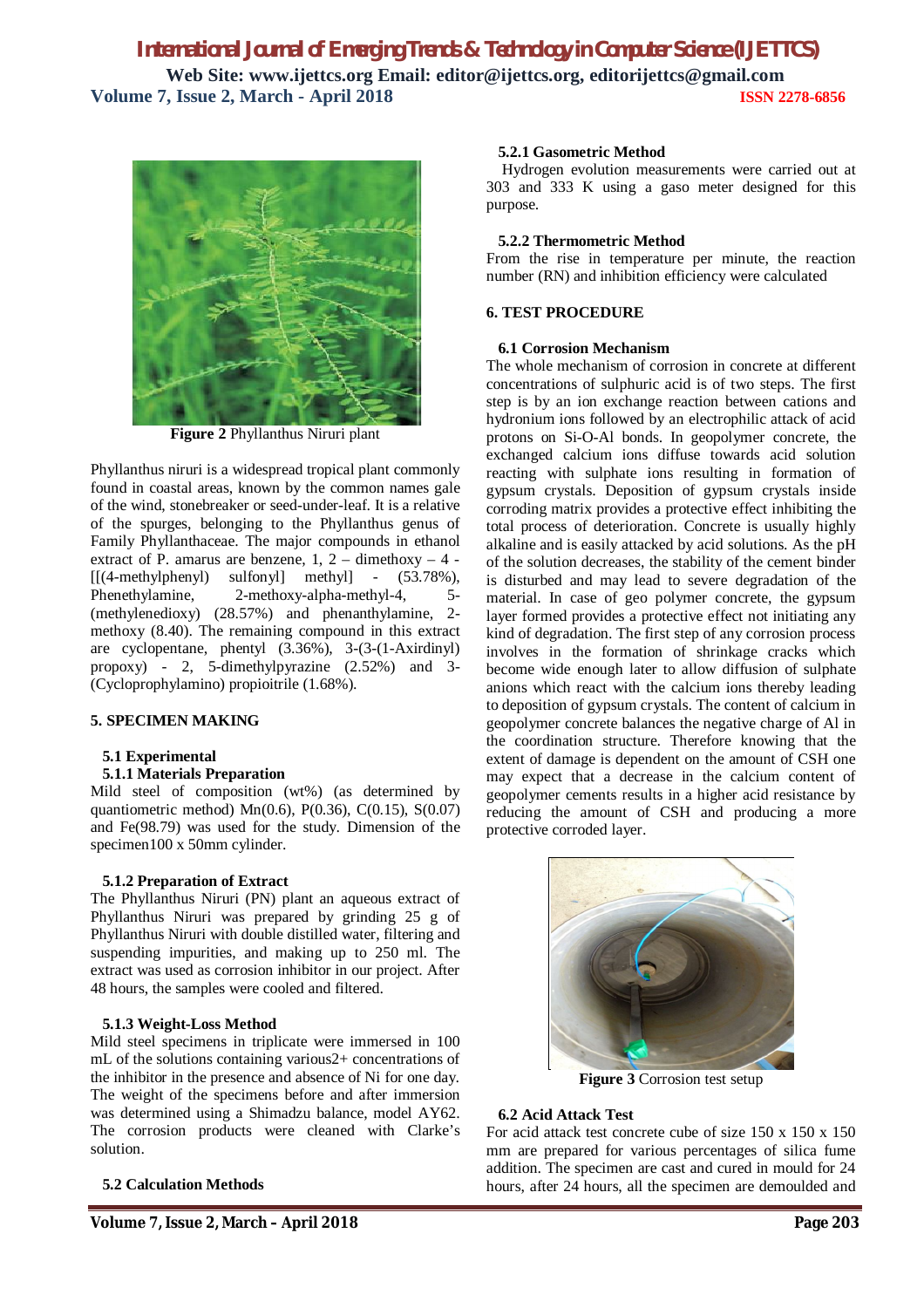kept in curing tank for 7-days. After 7-days all specimens are kept in atmosphere for 2-days for constant weight, subsequently, the specimens are weighed and immersed in 5% sulphuric acid  $(H_2SO_4)$  solution for 60-days. The pH value of the acidic media was at 0.3. The pH value was periodically checked and maintained at 0.3. After 60-days of immersing in acid solution, the specimens are taken out and were washed in running water and kept in atmosphere for 2-day for constant weight. Subsequently the specimens are weighed and loss in weight and hence the percentage loss of weight was calculated.

#### **7. TEST RESULTS**

#### **7.1 Accelerated Corrosion Technique**

 **7.1.1 Specimen 1(Proposed Concrete)**

Table 2 shows the Corrosion test results for specimen 1

| S.NO | <b>DETAILS</b>                      | <b>VALUE</b>      |
|------|-------------------------------------|-------------------|
| ı    | Area $(cm2)$                        | 188.39            |
| 2    | <b>Rest Potential (mV)</b>          | $-371.68$         |
| 3    | <b>Metal</b>                        | <b>Mild Steel</b> |
| 4    | Metal factor                        | 1159              |
| 5    | LPR(Ohm.cm <sup>2</sup> )           | 809840            |
| 6    | Ba(mV)                              | 34.225            |
| 7    | Bc(mV)                              | 30.628            |
| 8    | Icorr (mA/cm <sup>2</sup> )         | 8.678E-06         |
| 9    | <b>Corrosion Rate</b><br>(mm/month) | 0.0001010         |
| 10   | <b>Corrosion rate</b><br>(mils/mo)  | 0.0039582         |
| 11   | Intercept $(mA/cm2)$                | 6.409E-06         |

**Table 2:** Corrosion test results for specimen 1

Figure 4 shows the comparison of corrosion rate between Specimen 1 Vs specimen 2(CC)



**Figure 4** comparison of corrosion rate between Specimen

1 Vs specimen 2(CC)

#### **7.1.2 Specimen 2(Normal Concrete)**

Table 3 shows the Corrosion test results for specimen 2

**Table 3:** Corrosion test results for specimen 2

| <b>S.NO</b> | <b>DETAILS</b>                       | <b>VALUE</b>      |
|-------------|--------------------------------------|-------------------|
| 1           | Area $(cm2)$                         | 188.39            |
| 2           | Rest Potential (mV)                  | $-215.19$         |
| 3           | Metal                                | <b>Mild Steel</b> |
| 4           | Metal factor                         | 1159              |
| 5           | LPR(Ohm.cm <sup>2</sup> )            | 198910            |
| 6           | Ba(mV)                               | 43.204            |
| 7           | Bc(mV)                               | 43.297            |
| 8           | $L\text{corr}$ (mA/cm <sup>2</sup> ) | 4.727E-05         |
| 0           | Corrosion Rate (mm/month)            | 0.0005241         |
| 10          | Corrosion rate (mils/mo)             | 0.0215125         |
| 11          | Intercept $(mA/cm2)$                 | 3.441E-05         |

|  | Figure 5 shows the Specimen after corrosion testing |  |  |
|--|-----------------------------------------------------|--|--|
|  |                                                     |  |  |



**Figure 5** Specimen after corrosion testing

#### **7.2 Acid Attack Test**

Acid resistance was tested on 150 mm size concrete cube specimens at the age of 24 hours at 70°C of heat curing. The cube specimens were weighed and immersed in water diluted with five percent by weight of Hydro Chloric acid for 28 days. Then, the specimens were taken out from the acid water and the surfaces of the cubes were cleaned. Then, the weight and the compressive strength of the specimens were found out and the average percentage of loss of weight and compressive strength were calculated. Table 4 shows the Acid attack test Results

| <b>Table 4:</b> Acid attack test Results |
|------------------------------------------|
|------------------------------------------|

| Mix        | Comp. Strength At           |
|------------|-----------------------------|
| Proportion | 28days In N/mm <sup>2</sup> |
| M1(CC)     | 40.4                        |
| M2(PC)     | 39.8                        |

Figure 6 shows the Graph shows acid attack test results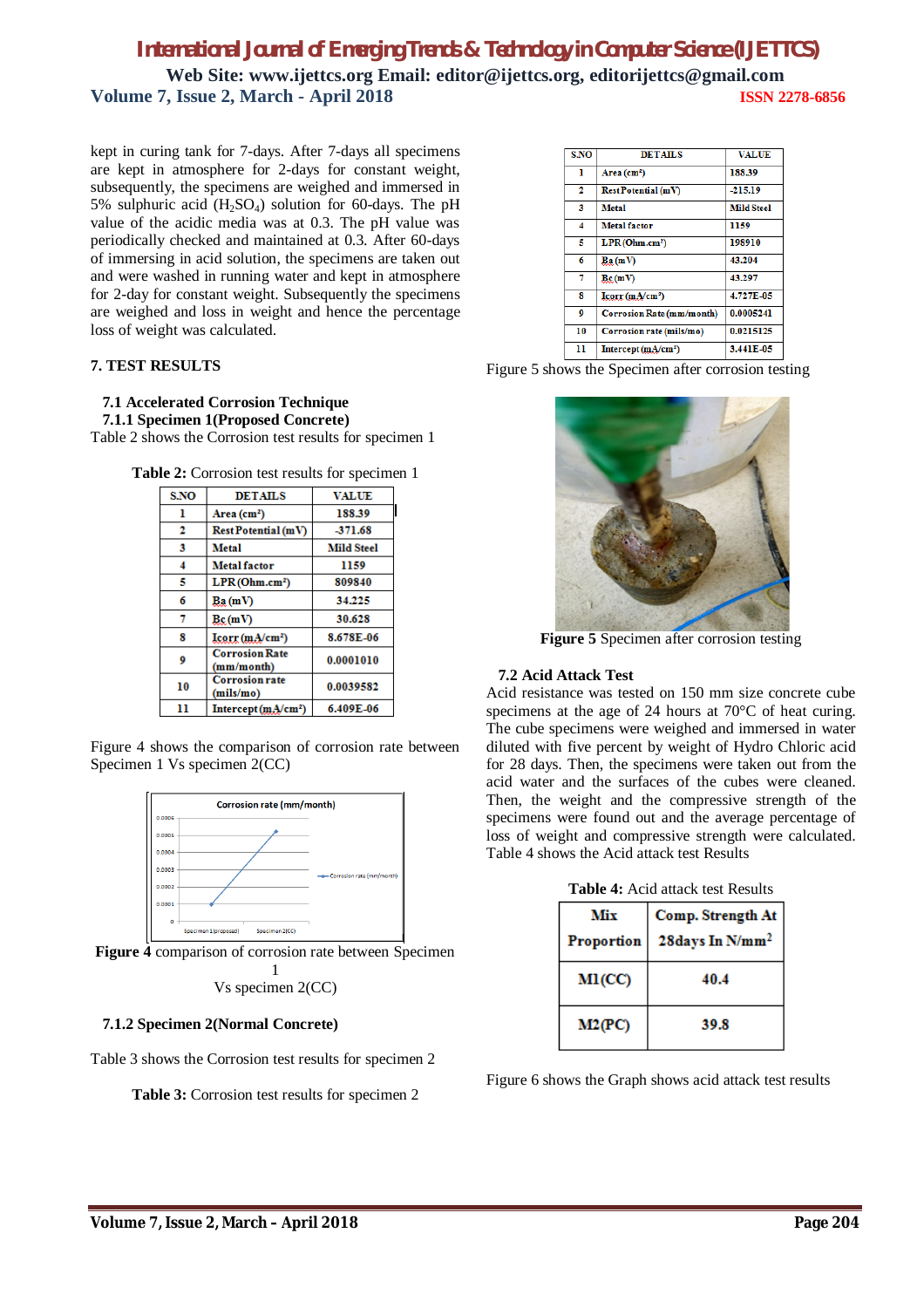

**Figure 6** Graph shows acid attack test results

#### **8. CONCLUSION**

In our project focused on various green inhibitors that reduce corrosion of steel reinforcement embedded into concrete. Green inhibitors create minimum natural hazards to the environment. The study shows that green inhibitors are found to be extremely effective against rebar corrosion especially in chloride contaminated concrete. The extract of the leaves of Phyllanthus amarus used in this work exhibited good inhibition efficiency. The inhibition efficiency increases with increase in the concentration of the extract. The adsorption of the components of the extract on to the metal surface in  $0.5N$  H<sub>2</sub>SO<sub>4</sub> follows the Temkin adsorption isotherm. The more cost-effective corrosion protection options include epoxy-coated reinforcement in combination with another system such as a membrane, overlay, or corrosion inhibitor. The increase in the cost of a new deck with epoxy-coated steel over black steel reinforcement is very small, so even if it is not expected to improve the service life of a structure, epoxycoated steel is a low cost backup to other corrosion protection methods.

### **References**

- [1]. T.Subramani., S.Krishnan. S.K.Ganesan., G.Nagarajan "Investigation of Mechanical Properties in Polyester and Phenyl-ester Composites Reinforced With Chicken Feather Fiber" International Journal of Engineering Research and Applications Vol. 4, Issue 12(Version 4), pp.93-104, 2014.
- [2]. T.Subramani, J.Jayalakshmi , " Analytical Investigation Of Bonded Glass Fibre Reinforced Polymer Sheets With Reinforced Concrete Beam Using Ansys" , International Journal of Application or Innovation in Engineering & Management (IJAIEM) , Volume 4, Issue 5, pp. 105-112 , 2015
- [3]. T.Subramani, D.Latha , " Experimental Study On Recycled Industrial Waste Used In Concrete" , International Journal of Application or Innovation in Engineering & Management (IJAIEM) , Volume 4, Issue 5, pp. 113-122 , 2015
- [4]. T.Subramani, V.Angappan , " Experimental Investigation Of Papercrete Concrete" International Journal of Application or Innovation in Engineering & Management (IJAIEM) , Volume 4, Issue 5, pp. 134-143 , 2015
- [5]. T.Subramani, V.K.Pugal , " Experimental Study On Plastic Waste As A Coarse Aggregate For Structural Concrete" , International Journal of Application or Innovation in Engineering & Management (IJAIEM) , Volume 4, Issue 5, pp.144-152 2015
- [6]. T.Subramani, B.Suresh , " Experimental Investigation Of Using Ceramic Waste As A Coarse Aggregate Making A Light Weight Concrete " , International Journal of Application or Innovation in Engineering & Management (IJAIEM) , Volume 4, Issue 5, pp. 153-162 , 2015
- [7]. T.Subramani, M.Prabhakaran , " Experimental Study On Bagasse Ash In Concrete" , International Journal of Application or Innovation in Engineering & Management (IJAIEM) , Volume 4, Issue 5, pp. 163-172, 2015<br>T.Subramani,
- [8]. T.Subramani, A.Mumtaj , " Experimental Investigation Of Partial Replacement Of Sand With Glass Fibre" , International Journal of Application or Innovation in Engineering & Management (IJAIEM) , Volume 4, Issue 5, pp. 254-263 , 2015
- *[9]. T.Subramani, S.B.Sankar Ram Experimental Study on Concrete Using Cement With Glass Powder, IOSR Journal of Engineering,Volume 5 , Issue 5, Version 3, pp43-53, 2015*
- [10]. T.Subramani, S.Kumaran , " Experimental Investigation Of Using Concrete Waste And Brick Waste As A Coarse Aggregate " , International Journal of Application or Innovation in Engineering & Management (IJAIEM) , Volume 4, Issue 5, pp. 294-303 , 2015
- *[11]. T.Subramani, G.Ravi, "Experimental Investigation Of Coarse Aggregate With Steel Slag In Concrete", IOSR Journal of Engineering, Volume 5,Issue 5, Version 3, pp64-73, 2015*
- [12]. T.Subramani, K.S.Ramesh , " Experimental Study On Partial Replacement Of Cement With Fly Ash And Complete Replacement Of Sand With M sand" , International Journal of Application or Innovation in Engineering & Management (IJAIEM) , Volume 4, Issue 5 , pp. 313-322 , 2015
- [13]. T.Subramani, G.Shanmugam , " Experimental Investigation Of Using Papercrete And Recycled Aggregate As A Coarse Aggregate " , International Journal of Application or Innovation in Engineering & Management (IJAIEM) , Volume 4, Issue 5, pp. 323-332 , May 2015
- [14]. T.Subramani, P.Sakthivel , " Experimental Investigation On Flyash Based Geopolymer Bricks" , International Journal of Application or Innovation in Engineering & Management (IJAIEM) , Volume 5, Issue 5, pp. 216-227 , 2016 .
- [15]. T.Subramani, R.Siva, "Experimental Study On Flexural And Impact Behavior Of Ferrocement Slabs" International Journal of Application or Innovation in Engineering & Management (IJAIEM), Volume 5, Issue 5, pp. 228-238 , 2016
- [16]. T.Subramani, A.Anbuchezian , " Experimental Study Of Palm Oil Fuel Ash As Cement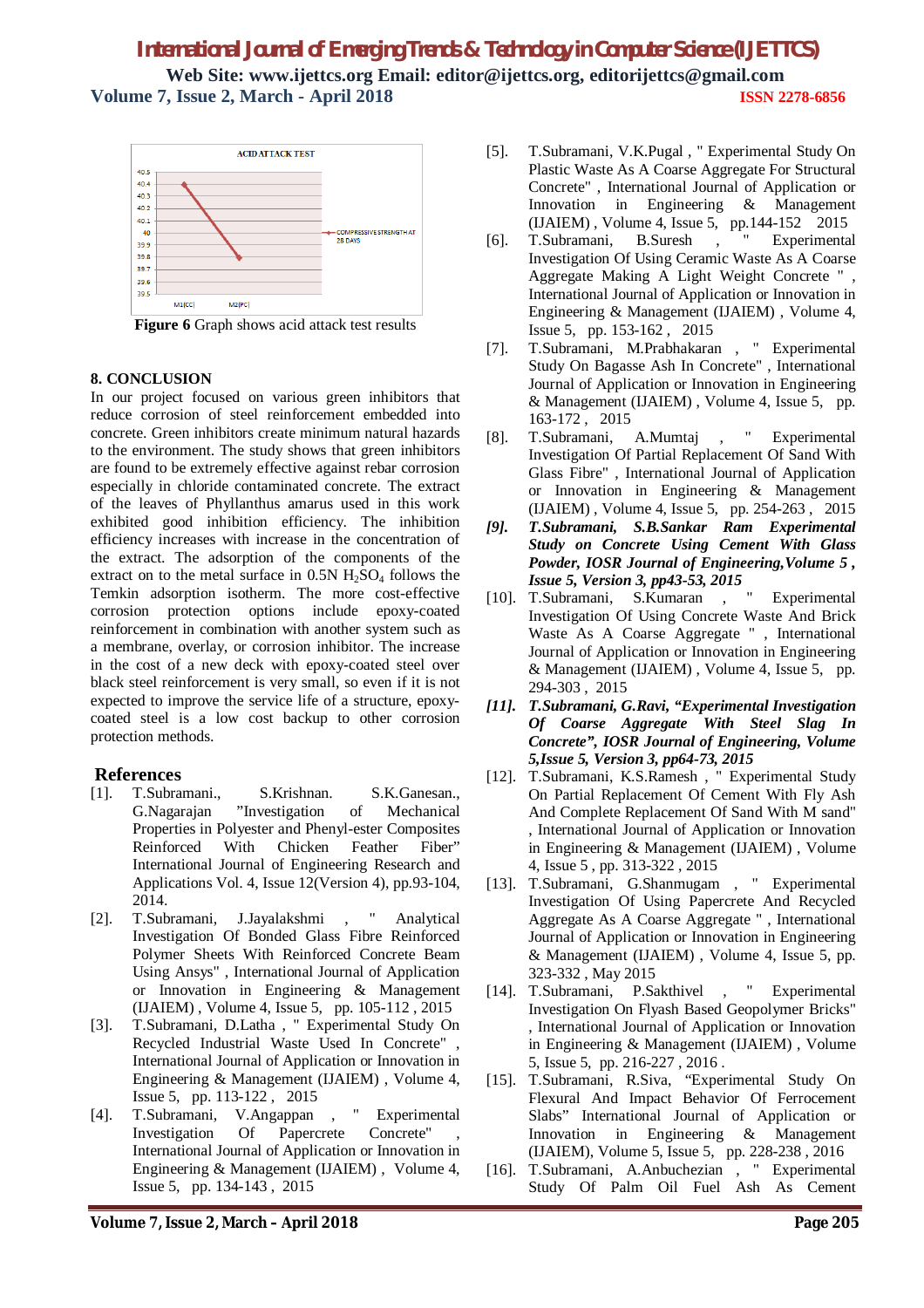Replacement Of Concrete " , International Journal of Application or Innovation in Engineering & Management (IJAIEM), Volume 6, Issue 3, March 2017 , pp. 001-005 , ISSN 2319 - 4847.

- [17]. T.Subramani, A.Anbuchezian , " Experimental Study Of Mineral Admixture Of Self Compacting Concrete " , International Journal of Application or Innovation in Engineering & Management (IJAIEM), Volume 6, Issue 3, March 2017 , pp. 006-010 , ISSN 2319 - 4847.
- [18]. T.Subramani, A.Anbuchezian , " Experimental Test On Bitumen With Addition Of 35% Of Plastic Fibre " , International Journal of Application or Innovation in Engineering & Management (IJAIEM), Volume 6, Issue 3, March 2017 , pp. 017-022 , ISSN 2319 - 4847.
- [19]. T.Subramani, A.Anbuchezian , " Stabilization Of M30 Concrete Pavement By Partially Replacing Cement By 20% Of Flyash And Sodium Silicate " , International Journal of Application or Innovation in Engineering & Management (IJAIEM), Volume 6, Issue 3, March 2017 , pp. 023-031 , ISSN 2319 - 4847.
- [20]. T.Subramani, A.Anbuchezian , " Experimental Investigation On Flexural Behavior Of Folded Ferro Cement Panels " , International Journal of Application or Innovation in Engineering & Management (IJAIEM), Volume 6, Issue 3, March 2017 , pp. 045-049 , ISSN 2319 - 4847.
- [21]. T.Subramani, A.Anbuchezian , " Experimental Study On Replacement Of Concrete Material By Water Treatment Plant Waste Sewage " International Journal of Application or Innovation in Engineering & Management (IJAIEM), Volume 6, Issue 3, March 2017 , pp. 050-057 , ISSN 2319 - 4847.
- [22]. T.Subramani, A. Fizoor Rahman , " An Experimental Study On The Properties Of Pet Fibre Reinforced Concrete " , International Journal of Application or Innovation in Engineering & Management (IJAIEM), Volume 6, Issue 3, March 2017 , pp. 058-066 , ISSN 2319 - 4847.
- [23]. T.Subramani, M.Meganathan, S.Priyanka , " Experimental Study On Strength Properties Of Diaphanous Concrete With Vermiculite " International Journal of Application or Innovation in Engineering & Management (IJAIEM), Volume 6, Issue 5, May 2017 , pp. 229-238 , ISSN 2319 - 4847.
- [24]. T.Subramani, T.Anandavel, S.Priyanka Experimental Investigation Of Waste Plastic Fiber In Reinforced Cement Concrete Using Recycled Coarse Aggregate " , International Journal of Application or Innovation in Engineering & Management (IJAIEM), Volume 6, Issue 5, May 2017 , pp. 239-250 , ISSN 2319 - 4847.
- [25]. T.Subramani, S.Priyanka , " Experimental Test On Carbon Nano Powder On The Properties Of Concrete " , International Journal of Application or

Innovation in Engineering & Management (IJAIEM), Volume 6, Issue 5, May 2017 , pp. 294- 303 , ISSN 2319 - 4847.

- [26]. T.Subramani, P.Babu, S.Privanka , " Strength Study On Fibre Reinforced Concrete Using Palmyra Palm Fibre Using Fem Software " , International Journal of Emerging Trends & Technology in Computer Science (IJETTCS), Volume 6, Issue 3, May - June 2017 , pp. 198-207 , ISSN 2278-6856.
- [27]. T.Subramani, G.Unni Krishnan, R.Arumugam, A.Godwyn Michael Cornelies, H.Gopu, Experimental Study Of Quarry Sand And Rice Husk Replacing In Concrete " , International Journal of Application or Innovation in Engineering & Management (IJAIEM), Volume 6, Issue 5, May 2017 , pp. 312-319 , ISSN 2319 - 4847.
- [28]. T.Subramani, R.Sengottaiyan, K.Roop Kumar, V.Arun Kumar , S.S.Shanjay Sundara Sood , " An Expremental Investigation On Mineral Admixture For High Perfomence Of Concrete " , International Journal of Application or Innovation in Engineering & Management (IJAIEM), Volume 6, Issue 5, , pp. 320-326 , ISSN 2319 - 4847. May 2017
- [29]. T.Subramani, J.Karthickrajan , " Experimental Study On Absorption Of CO2 By M30 Concrete As A Partial Replacement Of Cement By 25% Of Zeolite" , International Journal of Application or Innovation in Engineering & Management (IJAIEM) , Volume 5, Issue 5, pp. 085-094 , 2016 .

### **AUTHOR**

**Prof.Dr.T.Subramani** Working as Professor and Dean of Civil Engineering in VMKV Engineering College, Vinayaka Missions Research Foundation (Deemed to be University),Salem,TamilNadu, India. Having

more than 28 years of Teaching experience in Various Engineering Colleges. He is a Chartered Civil Engineer and Approved Valuer for many banks. Chairman and Member in Board of Studies of Civil Engineering branch. Question paper setter and Valuer for UG and PG Courses of Civil Engineering in number of Universities. Life Fellow in Institution of Engineers (India) and Institution of Valuers. Life member in number of Technical Societies and Educational bodies. Guided more than 420 students in UG projects and 300 students in PG projects. He is a reviewer for number of International Journals and published 201 International Journal Publications and presented more than 55 papers in International Conferences. Also presented more than 45 papers in National conferences and published 4 books.



C.Kathirvel Completed his Master of Engineering (M.E) in the Branch of Environmental Engineering at Vinayaka Mission's Research Foundation, Salem, Currently he is working as a Associate Professor at V.M.K.V. Engineering College at